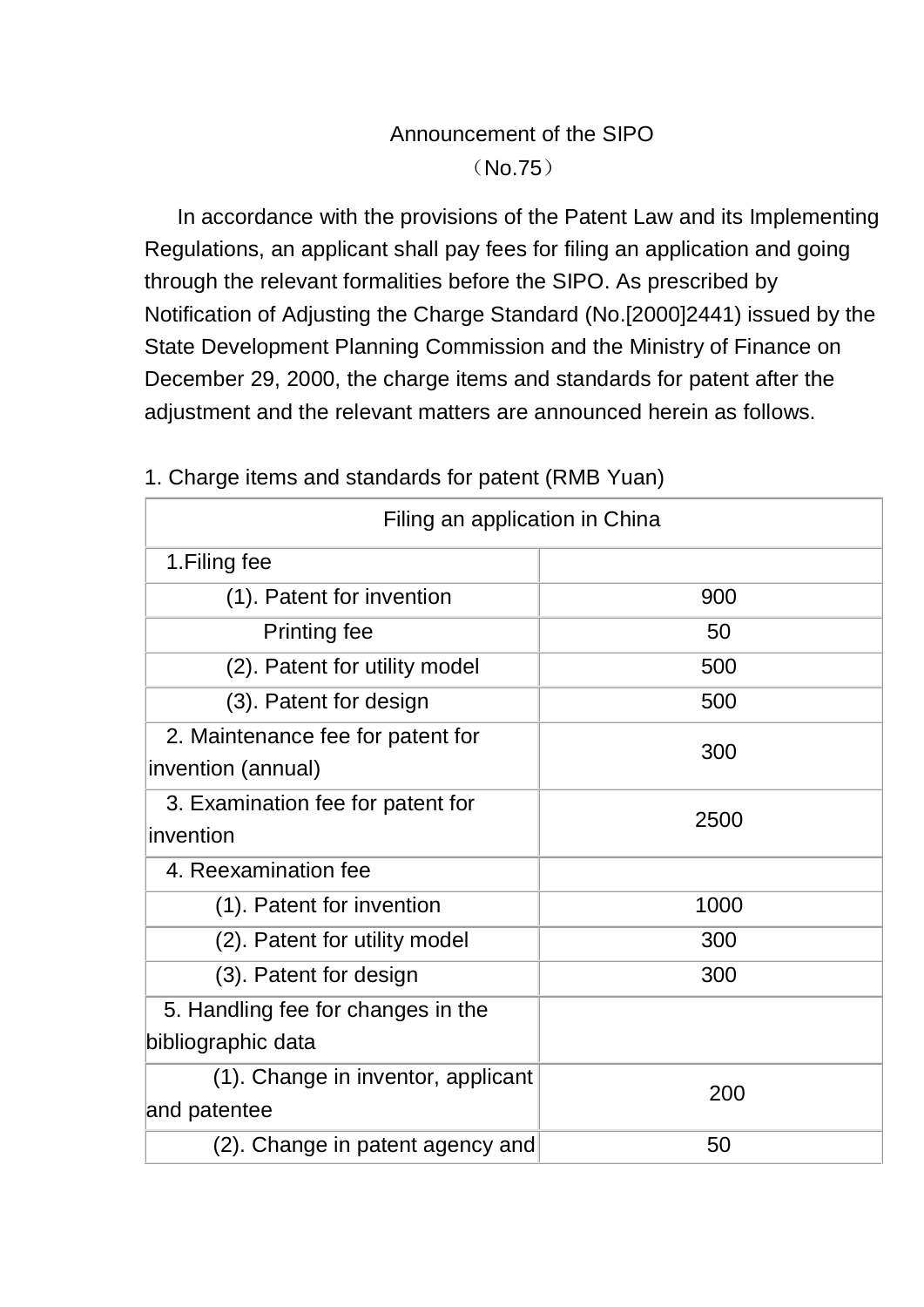| attorney                                  |      |
|-------------------------------------------|------|
| 6. Fee for claiming priority              | 80   |
| 7. Fee for requesting restoration of      | 1000 |
| right                                     |      |
| 8. Fee for requesting withdrawal          |      |
| (1). Patent right for invention           | 30   |
| (2). Patent right for utility model       | 20   |
| (3). Patent right for design              | 20   |
| 9. Fee for requesting announcement of     |      |
| invalidation                              |      |
| (1). Patent right for invention           | 3000 |
| (2). Patent right for utility model       | 1500 |
| (3). Patent right for design              | 1500 |
| <b>10.Fee</b>                             |      |
| for requesting compulsory license         |      |
| (1). Patent for invention                 | 300  |
| (2). Patent for utility model             | 200  |
| 11. Fee for requesting a ruling on        | 300  |
| exploitation fee of compulsory license    |      |
| 12. Registration fee for the grant of     |      |
| patent right, printing fee and stamp duty |      |
| (1). Patent for invention                 | 255  |
| (2). Patent for utility model             | 205  |
| (3). Patent for design                    | 205  |
| 13. Additional fee                        |      |
| (1). The request for the first            | 300  |
| extension(per month)                      |      |
| The request for the second                | 2000 |
| extension(per month)                      |      |
| (2). Additional charge for claims,        | 150  |
| in excess of 10 claims                    |      |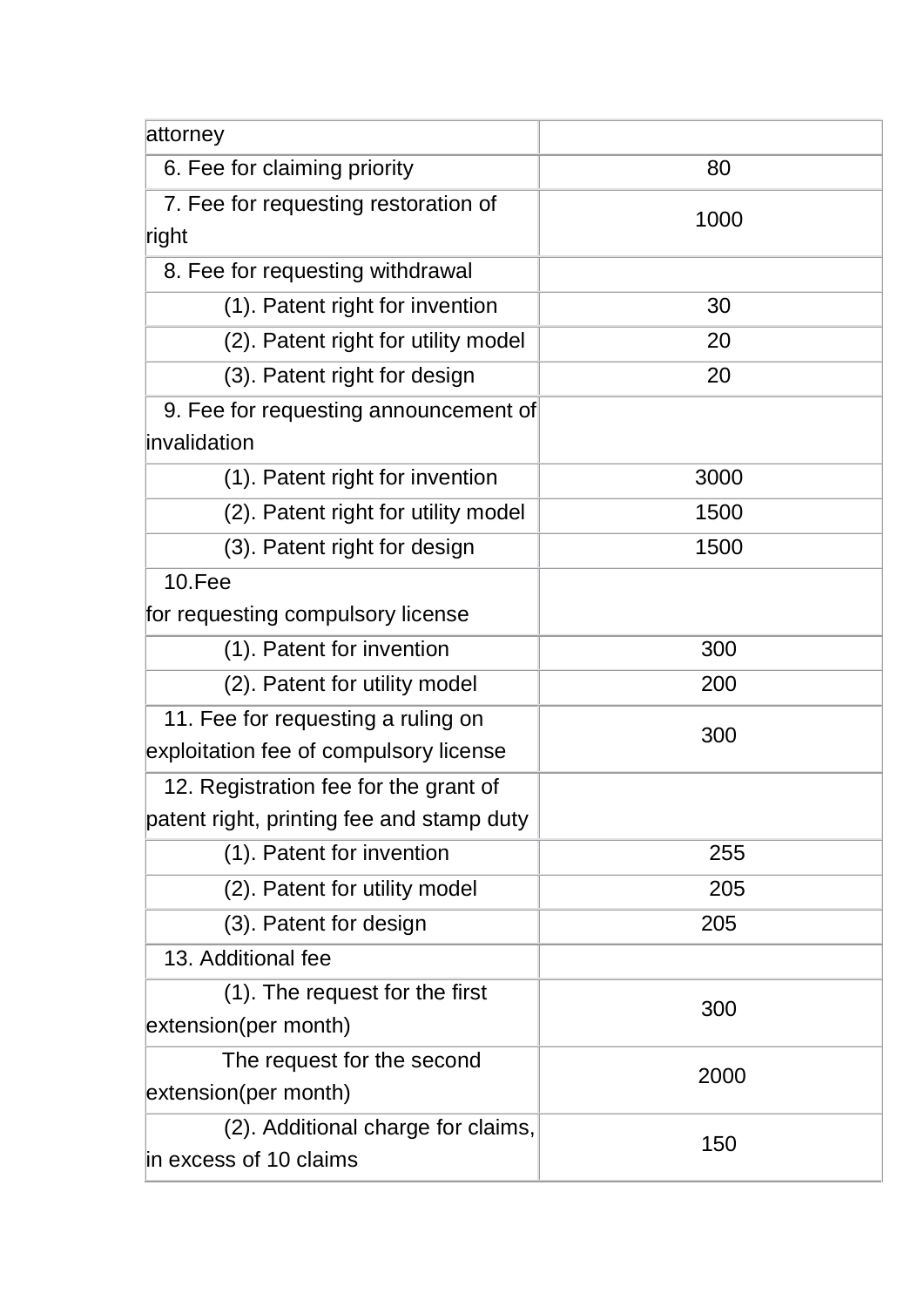| (3). Additional charge for                        |      |
|---------------------------------------------------|------|
| specification including drawings, in              | 50   |
| excess of 30 pages                                |      |
| Additional charge for                             |      |
| specification including drawings, in              | 100  |
| excess of 300 pages                               |      |
| 14. Annual fee                                    |      |
| (1). Patent for invention                         |      |
| 1st to 3rd year                                   | 900  |
| 4th to 6th year                                   | 1200 |
| 7th to 9th year                                   | 2000 |
| 10th to 12th year                                 | 4000 |
| 13th to 15th year                                 | 6000 |
| 16th to 20th year                                 | 8000 |
| (2). Patent for Utility Model                     |      |
| 1st to 3rd year                                   | 600  |
| 4th to 5th year                                   | 900  |
| 6th to 8th year                                   | 1200 |
| 9th to 10th year                                  | 2000 |
| (3). Patent for Design                            |      |
| 1st to 3rd year                                   | 600  |
| 4th to 5th year                                   | 900  |
| 6th to 8th year                                   | 1200 |
| 9th to 10th year                                  | 2000 |
| Filing a PCT application for national phase entry |      |
| 1. Transmittal fee                                | 500  |
| 2. Search fee                                     | 1500 |
| Additional search fee                             | 1500 |
| 3. Priority document transmittal fee              | 150  |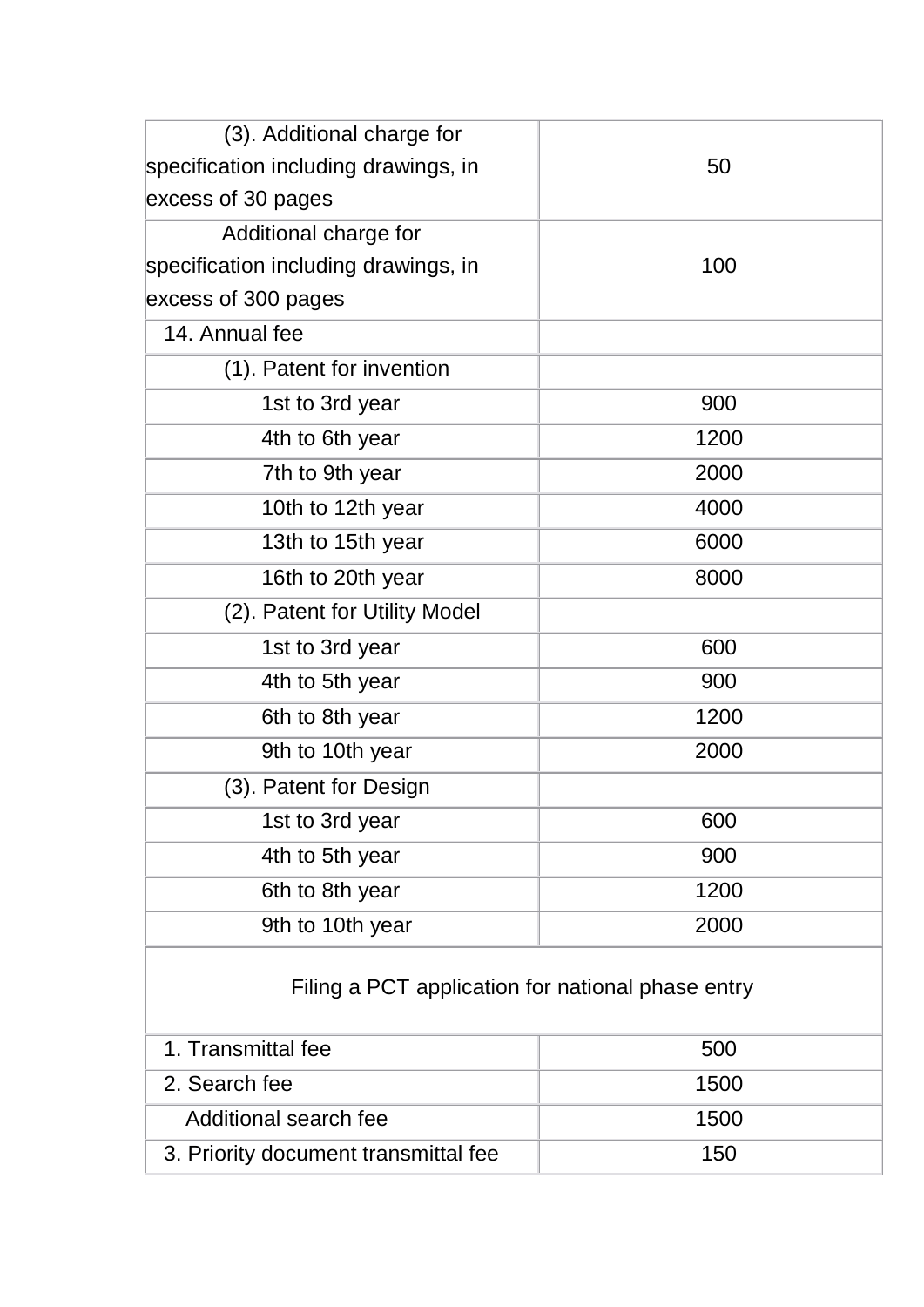| 4. Preliminary examination fees       | 1500                                 |
|---------------------------------------|--------------------------------------|
| Preliminary examination additional    |                                      |
| fee                                   | 1500                                 |
| 5. Fees for opposing unity            | 200                                  |
| 6. copy of patent application         | 2                                    |
| duplication charge, per page          |                                      |
| 7. Basic fee                          |                                      |
| (1). International application        | 3023                                 |
| containing not more than 30 pages     |                                      |
| (2). International application        | 3023                                 |
| containing more than 30 pages         |                                      |
| in excess of 30 pages, per page       | 70                                   |
| 8. Designation fees                   |                                      |
| per designation (free of charge if in | 651                                  |
| excess of 8)                          |                                      |
| 9. Confirmed designation fee          |                                      |
| per designation                       | 651                                  |
| 10. Confirmation fee                  | 50% of the sum of the designation    |
|                                       | fees payable                         |
| 11. Handling fee                      | 1083                                 |
| 12. Delayed payment fee               | Charged with 50% of the due fee; if  |
|                                       | the amount is less than the          |
|                                       | transmittal fee, then charged as the |
|                                       | transmittal fee; if the amount is    |
|                                       | more than basic fee, then charged    |
|                                       | as the basic fee                     |

Notes: Items 7-12 relate to the fees collected by the SIPO for the WIPO. The fees are charged after conversion according to the foreign exchange quotations quoted by the State Administration of Foreign Exchange on December 1, 2000. The fees will be adjusted by the SIPO in accordance with the fluctuations in the exchange rate.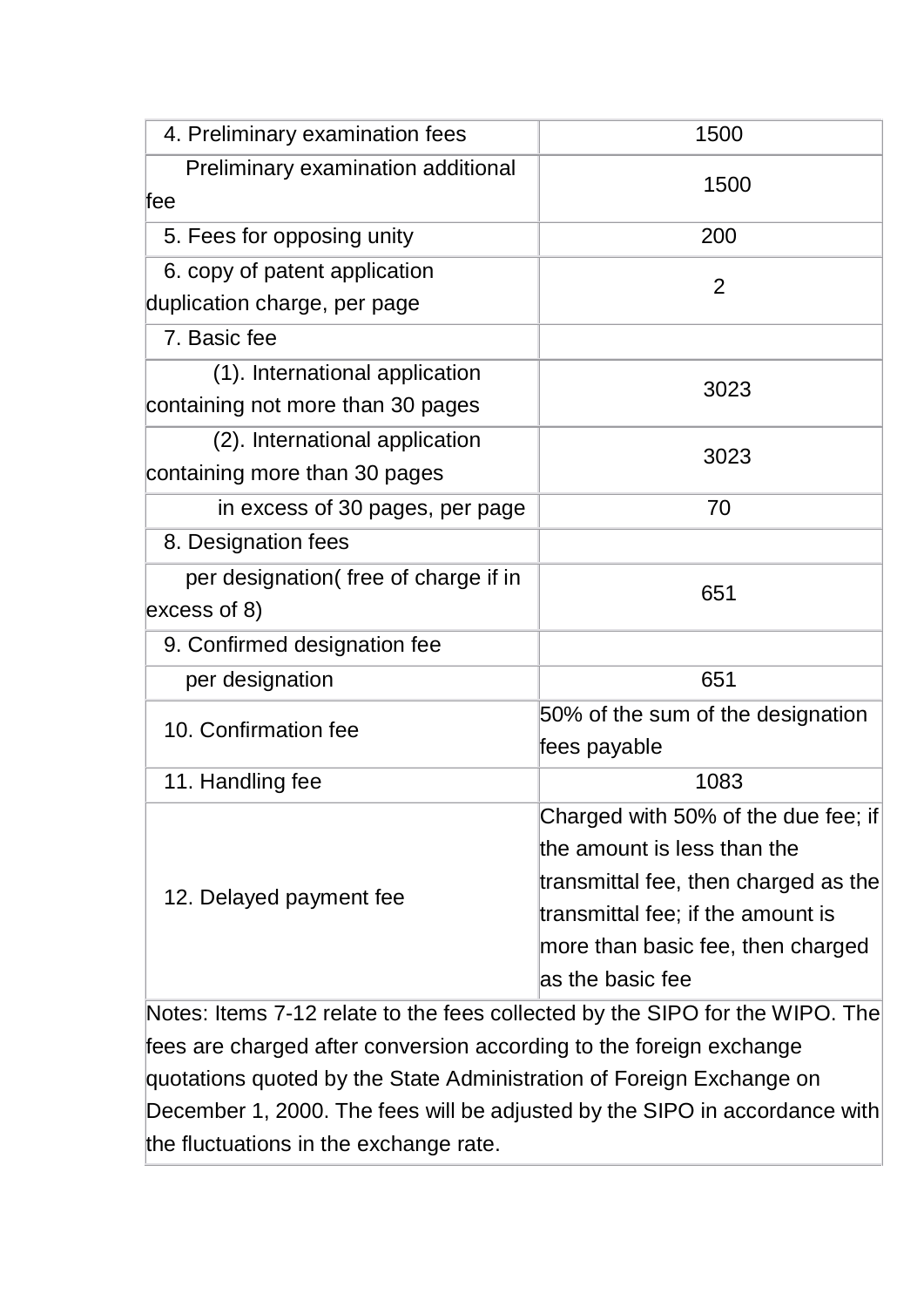| Filing a PCT application entering national phase in China                                                                                    |      |
|----------------------------------------------------------------------------------------------------------------------------------------------|------|
| 1. Fee for delayed entry of national<br>phase for PCT application                                                                            | 1000 |
| 2. Fee for correction of translation for<br><b>PCT</b> application(preliminary examination<br>stage)                                         | 300  |
| 3. Fee for correction of translation for<br><b>PCT</b> application (substantive<br>examination stage)                                        | 1200 |
| 4. Fee for restoring the unity of the<br>invention for PCT application                                                                       | 900  |
| 5. Fee for correction of priority claim<br>for PCT application                                                                               | 300  |
| Notes: the other fees when a PCT application enters the national phase in<br>China will be charged in accordance with the domestic standard. |      |

2. After the adjustment, the charge for a service-invention (entity) and a non-service invention (individual) where there exist difficulties in paying the fees continues to be reduced and postponed partially. The fees to be reduced and postponed include: the filing fee, the maintenance fee, the examination fee, the reexamination fee, and the annual fee for the three years starting from the year in which the patent right is granted. For the conditions for the reduction and postponement of the fees, please refer to the relevant provisions prescribed by the SIPO.

3. With respect to the reduction and postponement of the filing fee, the examination fee and the annual fee for the three years starting from the year in which the patent right is granted, an applicant may only pay 70% (up from 60%) of the fees for a service invention, and 85% (up from 80%) of the fees for a non-service invention. With respect to the reduction and postponement of the maintenance fee and the reexamination, it remains unchanged, i.e., an